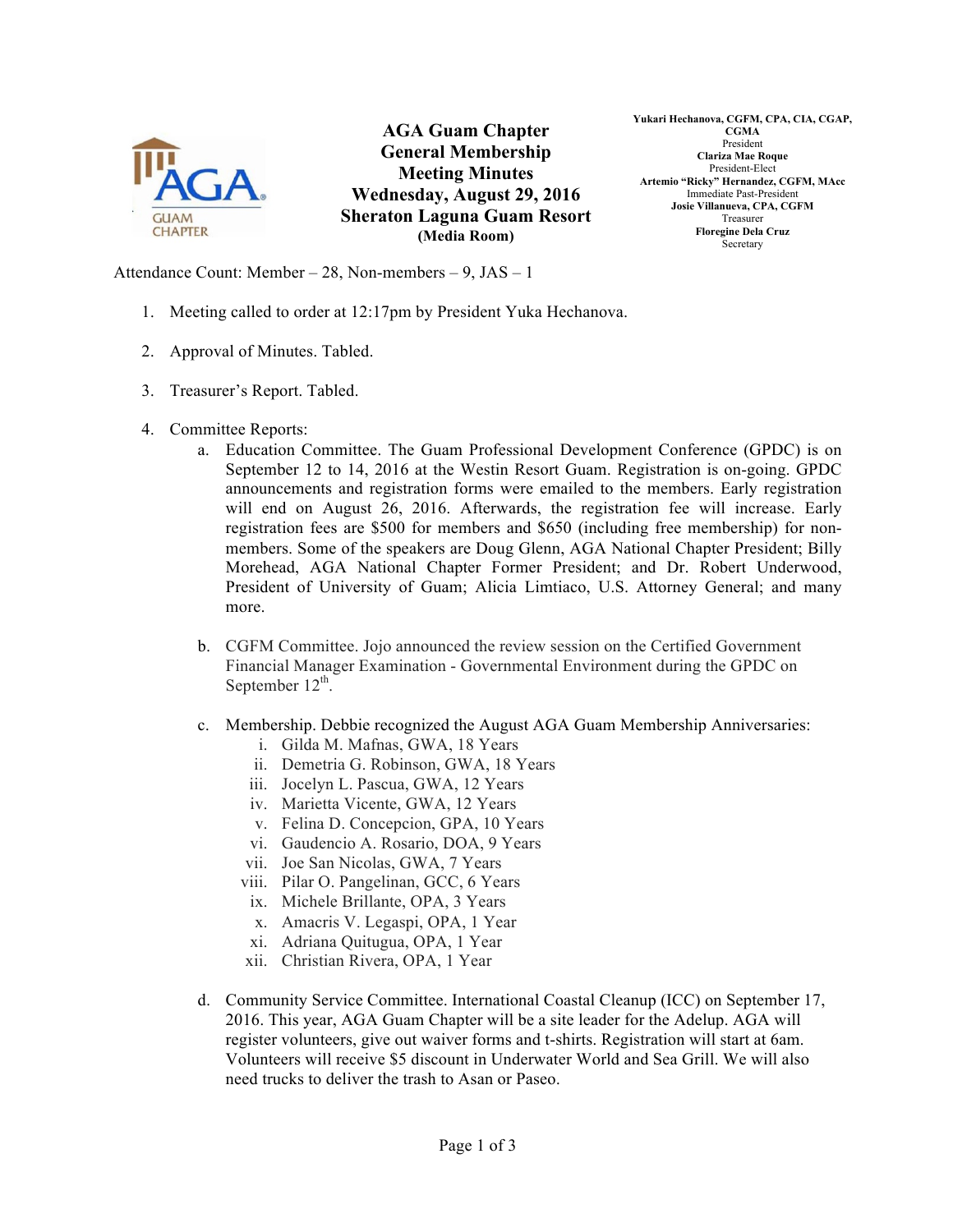## 5. **Guest Speaker:** Mark Calvo- Chief of Staff, Government of Guam

- **Topic:** Guam Capital Improvement Projects
	- Mr. Calvo discussed the Federal Highway Administration (FHWA) and Department of Defense (DoD) Funded Road Projects and Government of Guam Major Projects, Private Sector Major Projects and Hagatna Master Plan. FHWA and DOD Projects are focused on primary routed roads such as Route 1, 14, and16.

| FHWA and DoD Funded Road Projects- \$124.73M |                          |                   |                |  |
|----------------------------------------------|--------------------------|-------------------|----------------|--|
| Project                                      | Estimated                | Anticipated       | Anticipated    |  |
|                                              | <b>Construction Cost</b> | <b>Start Date</b> | Completed Date |  |
| Bile/Pigua Bridge Replacement                | \$3.7M                   | $On-going$        | June 2017      |  |
| Route 1/3 Intersection                       | \$6.83M                  | November 2016     | October 2017   |  |
| Route 3 Widening (DoD Funded)                | \$47.2M                  | January 2017      | May 2020       |  |
| Route 14B-Ypao Road                          | \$13M                    | May 2017          | September 2018 |  |
| Ajayan Bridge Replacement                    | \$2.9M                   | May 2017          | June 2018      |  |
| Tiyan Parkway, Phase II                      | \$30M                    | June 2018         | November 2019  |  |
| Aplacho Bridge Replacement                   | \$2.4M                   | <b>July 2017</b>  | August 2018    |  |
| Phase I (Airport Road) Route 10A             | \$11.7M                  | October 2017      | August 2018    |  |
| Route 14 Resurfacing                         | \$7M                     | June 2018         |                |  |

| <b>GovGuam Major Projects- \$685M</b>         |        |  |  |
|-----------------------------------------------|--------|--|--|
| Simon Sanchez & DOE Schools CIP               | \$100M |  |  |
| GPA-Renewable Energy                          | \$50M  |  |  |
| GPA- Cabras 3 Combined Cycle                  | \$300M |  |  |
| GWA- Agat Wastewater Treatment Plant          | \$56M  |  |  |
| GWA- Baza Gardens Treatment Plant             | \$29M  |  |  |
| GWA- Umatac Merizo Treatment Plant            | \$20M  |  |  |
| GWA- Northern Wastewater Treatment Plant (DoD | \$130M |  |  |
| Funded)                                       |        |  |  |

| <b>Private Sector Major Projects - \$225</b>   |        |  |  |  |
|------------------------------------------------|--------|--|--|--|
| Ken Corp – (330 rooms) near Nikko Hotel        | \$130M |  |  |  |
| Coretech-4 Towers + Other Facility (Jonestown) | \$70M  |  |  |  |
| Coretech-Dededo Housing Project (Route 3)      | \$25M  |  |  |  |

- In the next 5 to 7 years, the Guam International Airport Authority (GIAA) will have upgrades worth \$167M that will include a  $3<sup>rd</sup>$  floor for arrivals corridor, baggage handling improvements, fire station and etc. Port Authority of Guam will have upgrade worth \$68M for cargo yard, break-bulk, hotel wharf, pier-side upgrades, and etc.
- The total budget for Antonio "Tony" Palomo Guam and Chamorro Educational Facility is \$27M. The building construction is scheduled for completion by September 30, 2016 per contractor. The full museum opening will be by March 2017.
- GovGuam appropriated \$15.75M for the Land Resources Building Public Facility that will house Department of Land Management, Chamorro Land Trust Commission, Ancestral Lands Commissions, Hagatna Restoration and Redevelopment Authority. The building will be 5 stories and 64,000 sq.ft with 21,000 sq. ft. parking space. The site